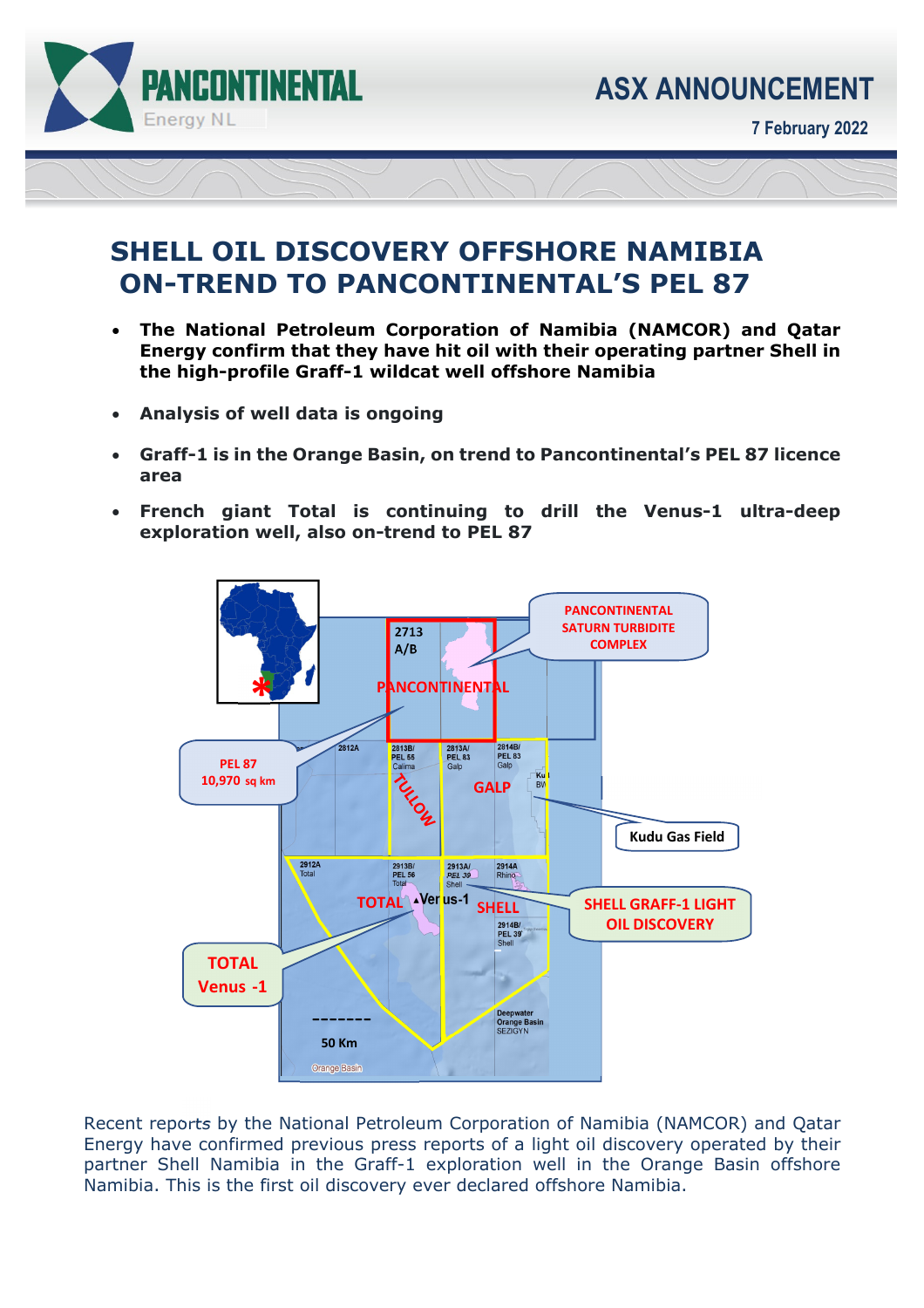Pancontinental estimates that a minimum economic field size would be 200 Million Barrels recoverable oil at the Graff location.

The Graff-1 well has been drilled in approximately 2,000m water depth, with a total drilling depth of 5,376m below the sea surface.

Pancontinental's PEL 87 licence area covers approximately 10,970 sq Km with water depths from 400m to 3,000m.

Pancontinental Technical Director Mr Barry Rushworth commented:

*"The highly significant Graff-1 oil discovery is hugely important to Pancontinental's efforts offshore Namibia, and to oil exploration offshore Namibia in general.* 

*It opens a new chapter in international oil exploration and development. Pancontinental's very large Saturn turbidite complex in PEL 87 is on-trend to the Graff discovery".* 

*"Shell's and its partners' success in finding light oil in Graff-1 is a major step forward and we continue to await the outcome of Total's Venus-1, which is also currently drilling".* 

*"Pancontinental's Saturn turbidite complex in PEL 87 is geologically similar in many ways, particularly to the Venus Prospect, and Pancontinental has a 75% interest and is Operator of the PEL 87 project".* 

*"These turbidite plays are like very large oil fields elsewhere in Africa, triggering significant interest in offshore Namibia from major oil companies and Africa specialists".* 

*"Pancontinental is the only listed junior energy company with a strategic position in this exciting new play alongside Shell, Total and Qatar Energy, and is the second largest net acreage holder in the region, just behind Qatar Energy".* 

## **PEL 87 Joint Venture**

The participants in the PEL 87 joint venture are:

| Pancontinental Orange Pty Ltd (Operator)           | 75% |
|----------------------------------------------------|-----|
| Custos Investments (Pty) Ltd                       | 15% |
| National Petroleum Corporation of Namibia (NAMCOR) | 10% |

"…….we are sitting at the mouth of the Orange basin, it is a major delta system with all the plays that you typically can expect in a delta system".

"This looks exactly like (some) huge discoveries that have been made (elsewhere)".

"I think we are on to a world-class, prolific mixed turbidite-contourite system that should soon be drilled". \*

\*Source- SHELL STATEMENT 5 December 2019